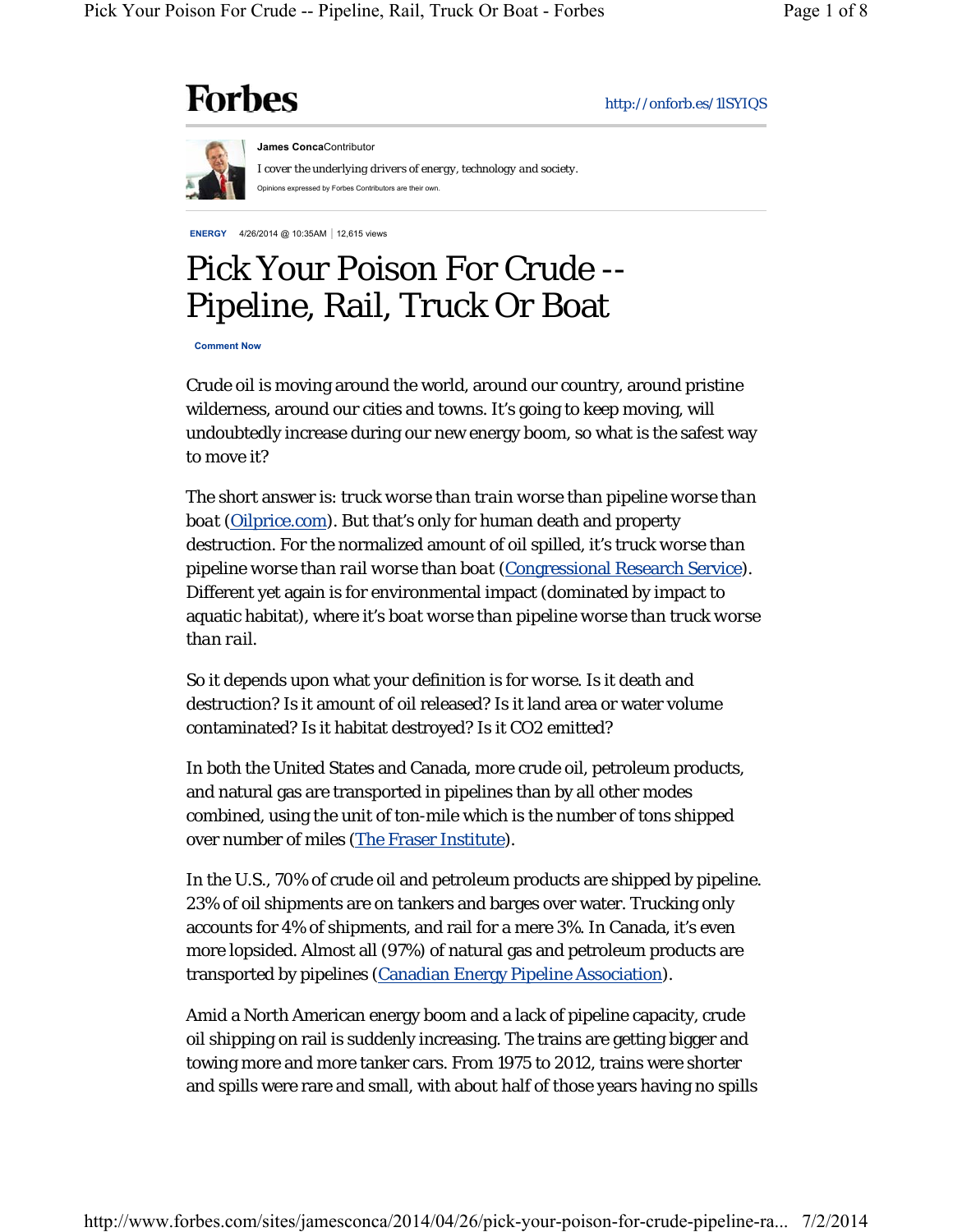above a few gallons (EarthJustice.org). Then came 2013, in which more crude oil was spilled in U.S. rail incidents than was spilled in the previous thirtyseven years.

Crude is a nasty material, very destructive when it spills into the environment, and very toxic when it contacts humans or animals. It's not even useful for energy, or anything else, until it's chemically processed, or refined, into suitable products like naphtha, gasoline, heating oil, kerosene, asphaltics, mineral spirits, natural gas liquids, and a host of others.



Sources: Congressional Research Service; Energy Information Administration.

Note: PADD = Petroleum Administration for Defense Districts, five districts established by executive order during World War II for gasoline rationing.

*U.S. Refinery Capacity by PADD (Petroleum Administration for Defense Districts) in 2012. Source: Congressional Research Service; Energy Information Administration*

Every crude oil has different properties, such as sulfur content (sweet to sour) or density (light to heavy), and requires a specific chemical processing facility to handle it (Permian Basin Oil&Gas). Different crudes produce different amounts and types of products, sometimes leading to a glut in one or more of them, like too much natural gas liquids that drops their price dramatically, or not enough heating oil that raises their price.

As an example, the second largest refinery in the United States, Marathon Oil's GaryVille Louisiana facility, can handle over 520,000 barrels a day (bpd) of heavy sour crude from places like Mexico and Canada but can't handle sweet domestic crude from New Mexico.

Thus the reason for the Keystone Pipeline or increased rail transport – to get heavy tar sand crude to refineries along the Gulf Coast than can handle it.

The last entirely new petroleum refinery in the United States opened in 1976 (Congressional Research Service). Since then, the number of refineries has steadily declined while refining capacity has concentrated in ever-larger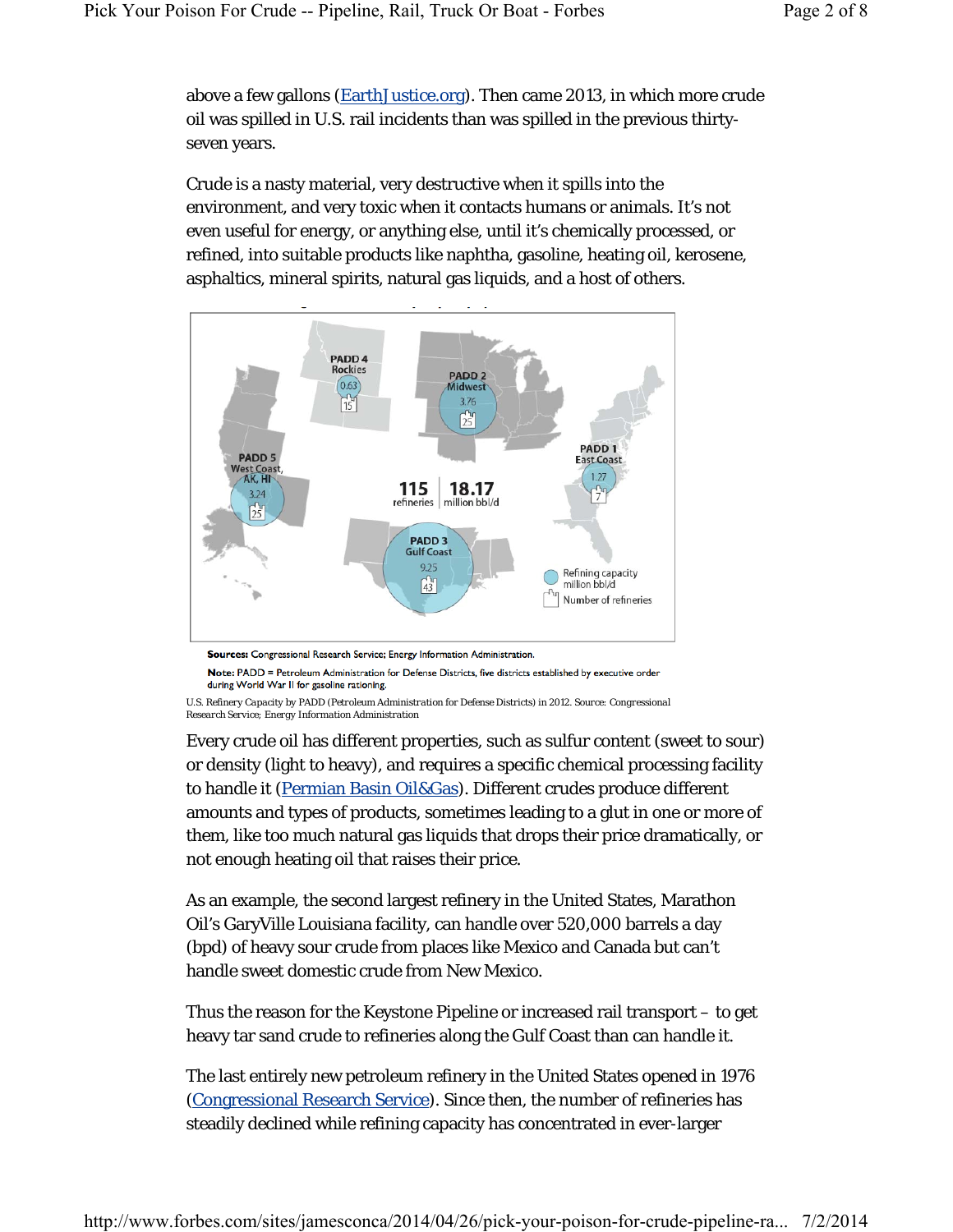facilities. 25% of U.S. capacity is found in only eleven refineries. Recently, Shell's Baytown refinery in Texas, the largest in the nation, was expanded to 600,000 bpd. Most of the big refineries can handle heavy crude, but many smaller refineries can process only light to intermediate crude oil, most of which originates within the U.S.

Thirty-three states have refineries, and most refineries can handle tens-ofthousands to hundreds-of-thousands of barrels per day, but the largest capacity sits around the Gulf Coast and in California where the oil boom in America began. However, in the 1990s after production of sweet domestic crude had significantly declined from mid-century highs, the big companies like Exxon, Shell, CITCO and Valero spent billions upon billion of dollars to retool their refineries to handle foreign heavy crudes.



Source: Prepared by CRS; oil spill volume data from Dagmar Etkin, Analysis of U.S. Oil Spillage, API Publication 356, August 2009; ton-mile data from Association of Oil Pipelines, Report on Shifts in Petroleum Transportation: 1990-2009, February 2012.

Notes: Pipelines include onshore and offshore pipelines. The time periods were chosen based on the available annual data for both spill volume and ton-miles. The values for each time period are averages of annual data for each six-year period.

*Oil spill volume per billion-ton-miles compared among transportation modes. Source: the Congressional Research Service*

With the number of refineries decreasing, and capacity concentrating in fewer places, crude usually has to be moved some distance. There are four ways to move it over long distances: by pipeline, by boat, by truck, or by rail. Each has its unique problems and none is without harm.

The question is: which is safest and which should we invest in most? Take two spills for comparison.

The Quebec train wreck last year killed 47 people and spilled 1.5 million gallons of crude onto land (Bloomberg.com). The Enbridge pipeline rupture in 2010 spilled over a million gallons of similar crude into the Kalamazoo River but did not kill anyone (Wikipedia).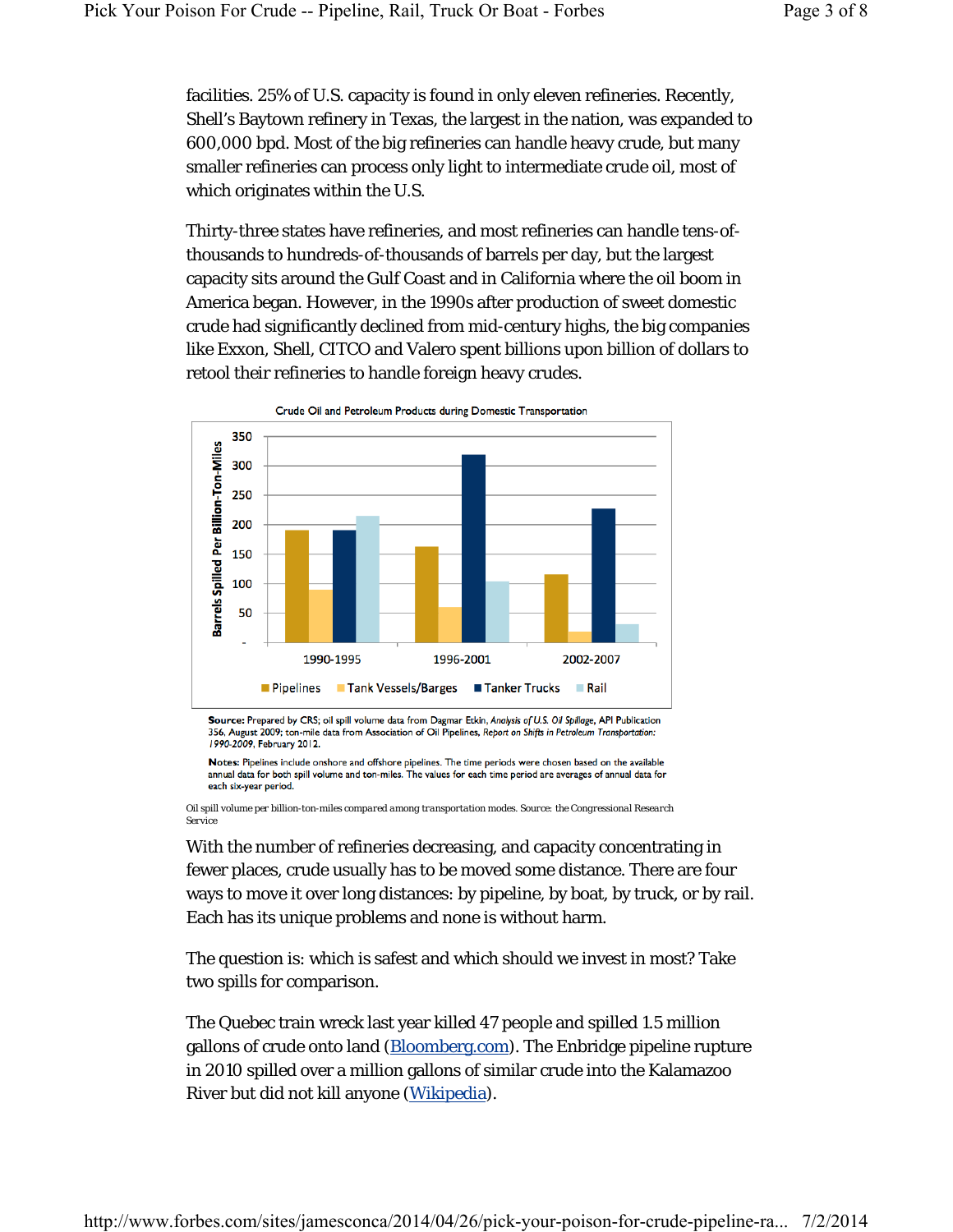Contamination of water is generally much worse for the environment than contamination of land as it spreads quickly over more area and impacts more species and habitat. But killing people makes a big difference. I don't want to put a price tag on human life, but the Government has, and it's about \$8 million a person (NYTimes).

So the Quebec train derailment cost over \$400 million in human life, and will cost another \$150 million or so for clean-up and rebuilding the town. The Enbridge pipeline cost no human lives but will cost about a billion dollars to clean-up and, like the Exxon Valdez, will never really succeed.

Note: using this value of \$8 million a person, we 300 million Americans are worth \$2.4 quadrillion, hmm…maybe not a good number. If we use our net value for America as a whole, about \$75 trillion, divide by 300 million people, then the average value of a human life in America would be \$250,000. So the Quebec train derailment cost less than \$12 million in human life. Thus the danger of trying to gauge the value of a human life.

These are not easy questions and one's vested interest has a great deal of sway in the answer. You really do need to pick your poison.

Like always, it will probably come down to money. And it won't be about jobs (Pipeline Jobs), regardless of which end of the spectrum you believe, because there just isn't enough jobs to matter compared to the value of the oil itself and the refinery capacity. It's simply cheaper and quicker to transport by pipeline than by rail or by truck. The difference in cost is about \$50 billion a year for shipping via the Keystone versus rail, totally eclipsing any economic effect of jobs in either direction.

A rail tank car carries about 30,000 gallons  $(4.42 \text{ gallons/barrel} =$  about 700 barrels). A train of 100 cars carries about 3 million gallons (70,000 barrels) and takes over 3 days to travel from Alberta to the Gulf Coast, about a million gallons per day. The Keystone will carry about 35 million gallons per day (830,000 barrels). This puts pressure on rail transport to get bigger and bigger, and include more cars per train, the very reason that crude oil train wrecks have dramatically increased lately.

The Congressional Research Service estimates that transporting crude oil by pipeline is cheaper than rail, about \$5/barrel versus \$10 to \$15/barrel (NYTimes.com). But rail is more flexible and has 140,000 miles of track in the United States compared to 57,000 miles of crude oil pipelines. Building rail terminals to handle loading and unloading is a lot cheaper, and less of a hassle, than building and permitting pipelines.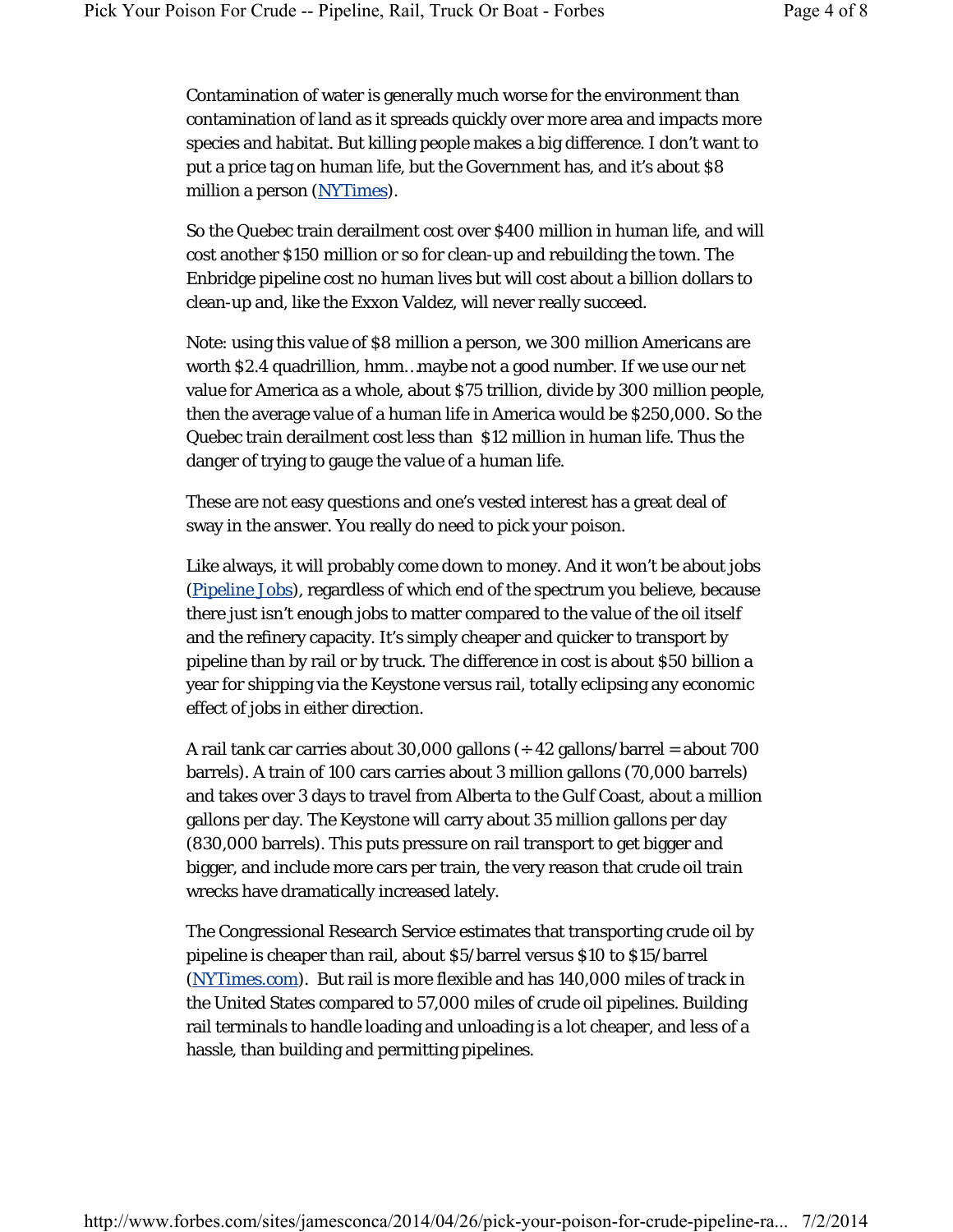It isn't acceptable to just say we shouldn't be moving oil, because we will for the next decade or more, no matter what. So, keeping in mind the difference between death/damage to humans and damage to the environment, which would you choose?

Like a few weeks ago, I would appreciate just one comment from each person for the first 24 hours after posting so we can get a tally before we get into the normal animated back and forth debates. Below is some more information on each transportation mode.

# **Rail**

Two seemingly opposite facts –

1) from 1980 to 2012, the train accident rate in the United States fell 80 percent, the rail employee injury rate fell 85 percent and the RR crossing collision rate fell 82 percent, but

2) more crude oil was spilled in U.S. rail incidents in 2013 than was spilled in the previous thirty-seven years.

# Huh?

Using data from the Pipeline and Hazardous Materials Safety Administration, 1.5 million gallons of crude oil were spilled from rail cars in 2013. On the other hand, from 1975 to 2012, railroads spilled a total of 800,000 gallons of crude oil (McClatchy; check out their great interactive map of spills over space and time).

Even worse, these data do not include rail accidents in Canada. 1.5 million gallons of crude oil spilled in a single day last year in Lac-Megantic, Quebec, and 47 people were killed. The shipment did originate in North Dakota so take your pick of provenance.

If crude oil shipping on rail is becoming a preferred mode for oil producers in our North American energy boom, this trend is very disturbing. In 2011, crude rail capacity between southern Alberta and the northern U.S. Great Plains tripled to about 300,000 barrels per day, about a third of the Keystone XL capacity. U.S. railroads delivered 7 million barrels of crude in 2008, 46 million in 2011, 163 million in 2012, and 262 million in 2013 (almost as much as that anticipated by the Keystone XL alone). To replace the Keystone XL with rail shipments would mean another doubling of rail capacity, but that would be just another couple of years given this trend.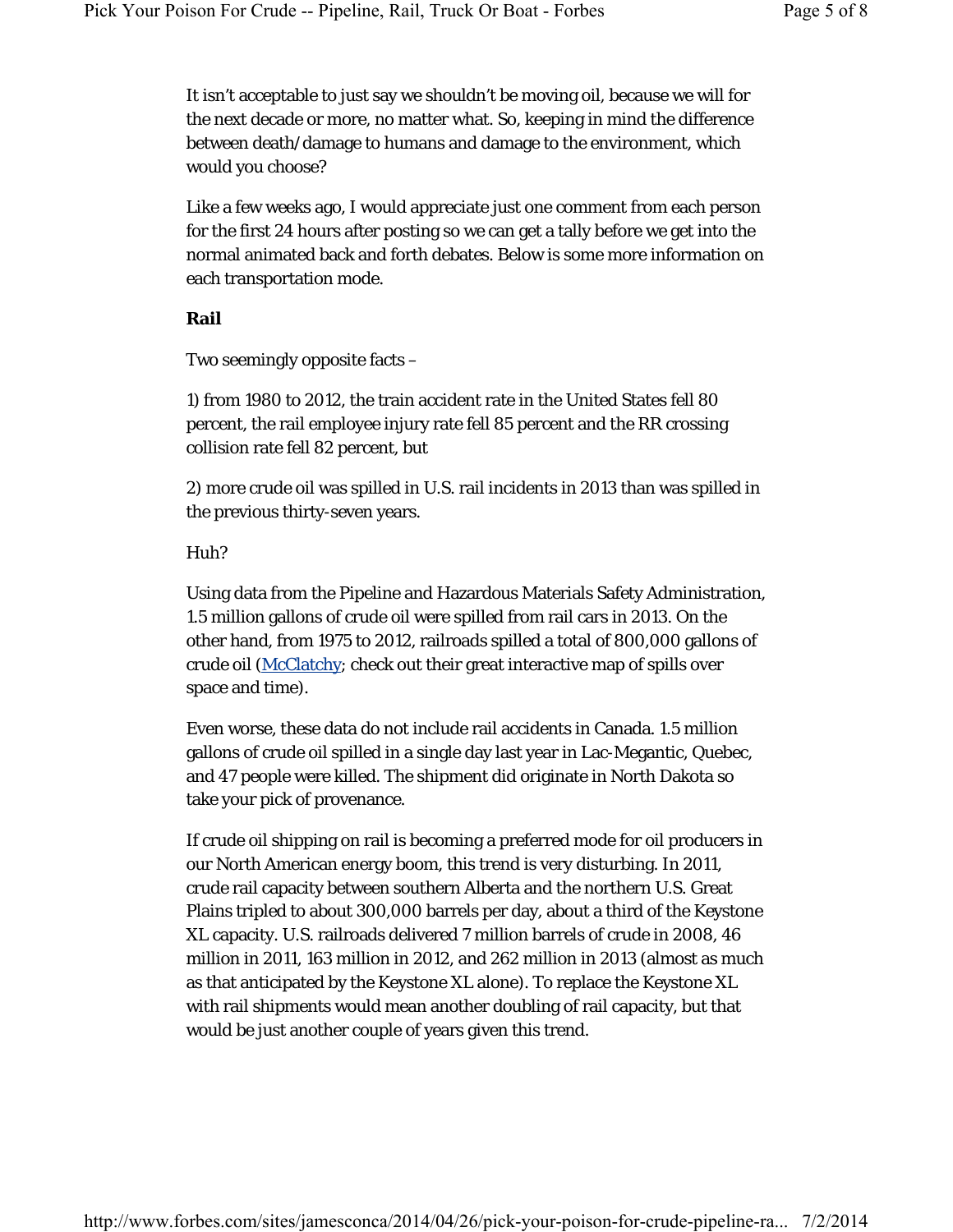The Association of American Railroads points out that over 11 billion gallons of crude were shipped in 2013, so these spills account for only one-hundredth of one percent. On the other hand, the environment and people's health don't care about what made it though OK, just what was spilled.

Our railroad infrastructure was not built to handle this mass of crude on its system and doesn't use enough specialty cars. If this trend continues, major infrastructure investments need to occur on both sides of the border, as well as significant changes in protocol and regulation.

Like: big oil trains have to go slower, or oil tank cars have to be hazardous material cars.

It turns out that the rail industry recently modified its guidelines in response to the Quebec derailment (Congressional Research Service) as follows:

- restrict train speeds to less than 50 mph
- increase the frequency of track maintenance
- install wayside defective equipment detectors, such as "hot box" detectors, that detect wheels with faulty bearings, every 40 miles, with specific protocols for conductors when defects are indicated
- use only track in good condition to support speeds of 25 mph or higher.

Reducing train speed can reduce the number of cars that derail as well as the likelihood that oil will be released from those cars, or that explosions will result.

# **Truck**

Although the news is filled with comparisons between pipelines and trains, the third vector is trucks. While we can compare relative risks, the issue with trucking is that it takes lots and lots of trucks to move billions of gallons of crude since a single tank trailer only holds about 9,000 gallons or 200 barrels, a little under a third of a rail car. Our present fleet only handles 4% of our needs, so shipping by truck instead of the Keystone XL would take another million-and-a-half tanker trucks. Trucking is the most risky form of transport from an accident standpoint (yes, driving is one of those things, like smoking, that will always be in the top four *most risky things to do* – What's Really Gonna Kill You?) and also from a spill standpoint. However, it is the least impactive from an environmental standpoint since each truck is small and is mainly on land, so large spills to waterways are less likely than any other mode of transport.

What is important to note, however, is that regardless of the long-hauling mode, most petroleum eventually gets onto a truck for the short moves. This limits the tons-mile risk but increases the incident number risk.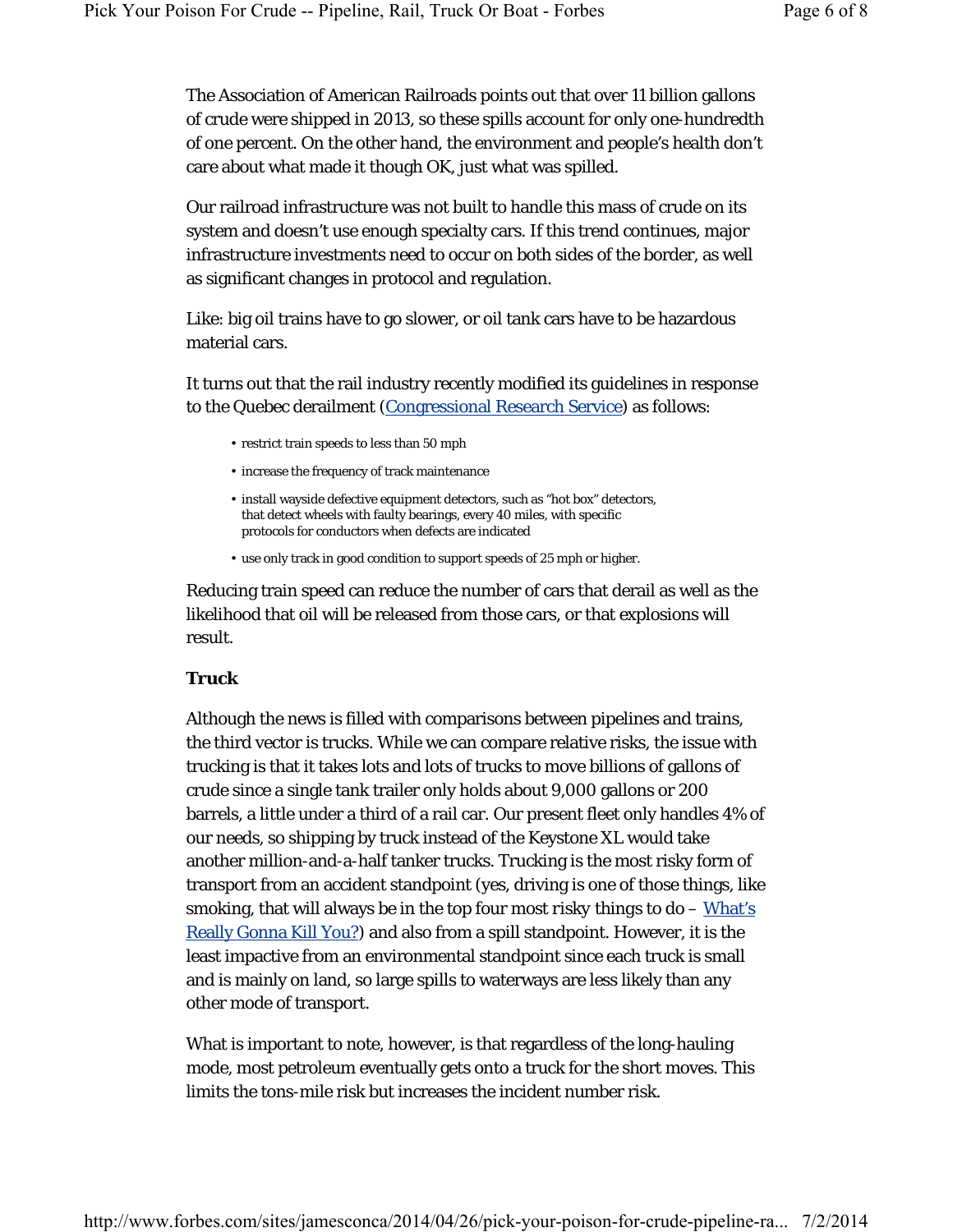In a white paper about the dangers of transporting dangerous goods by truck, the Canadian Trucking Alliance repeats its long-standing position that "*the federal government should introduce a universal mandate requiring all trucks, where the driver is currently required to carry a logbook under the federal hours of service regulations, to be equipped with an electronic recording device; and introduce a manufacturing standard (in lock-step with the United States) requiring all new heavy trucks to be equipped with a roll stability system*" (Canadian Trucking Alliance). In addition, the Alliance wants all Canadian provinces and U.S. states to follow Ontario's and Quebec's lead by requiring truck speed limiters.

#### **Boat**

Ship transport is possible along coastal waters and along large rivers and is the method that is used for almost all foreign imports except from Canada. The thing about ships is that they carry a lot of oil per boat and many of the largest spills in history are from boats, such as the Exxon Valdez and the latest one from a collision in the Houston Ship Channel just last month (NOLA).

Five out of the ten largest oil spills in U.S. history were from boats (List of oil spills). Most important is that they have immediate impact on aquatic ecosystems both in the ocean, in rivers, or along shorelines that are usually sensitive habitats. I still don't understand why these keep happening with modern technologies to detect water depth and nearby boats. Human error needs to be better removed from this equation.

# **Pipeline**

The most controversial transport mode today is pipeline, mainly because of the Keystone XL debate and the recent Pegasus and Enbridge pipeline ruptures. The industry points to the generally good safety record in terms of percentages. Among oil pipeline workers, the rate hospitalization was 30 times lower compared to rail workers involved in transporting oil, and 37 times lower than for road transport, between 2005 and 2009, the latest period for which complete data exists (Intermodal Safety in the Transport of Oil).

But pipeline spills are inevitable. About 280 pipeline spills occur each year in the U.S. that are deemed *significant* (USDOT), that is, either there is a fatality or injury requiring in-patient hospitalization, it causes \$50,000 or more in total costs (measured in 1984 dollars), there are highly volatile liquid releases of more than 5 barrels or other liquid releases of more than 50 barrels, or there are liquid releases that result in an unintentional fire or explosion.